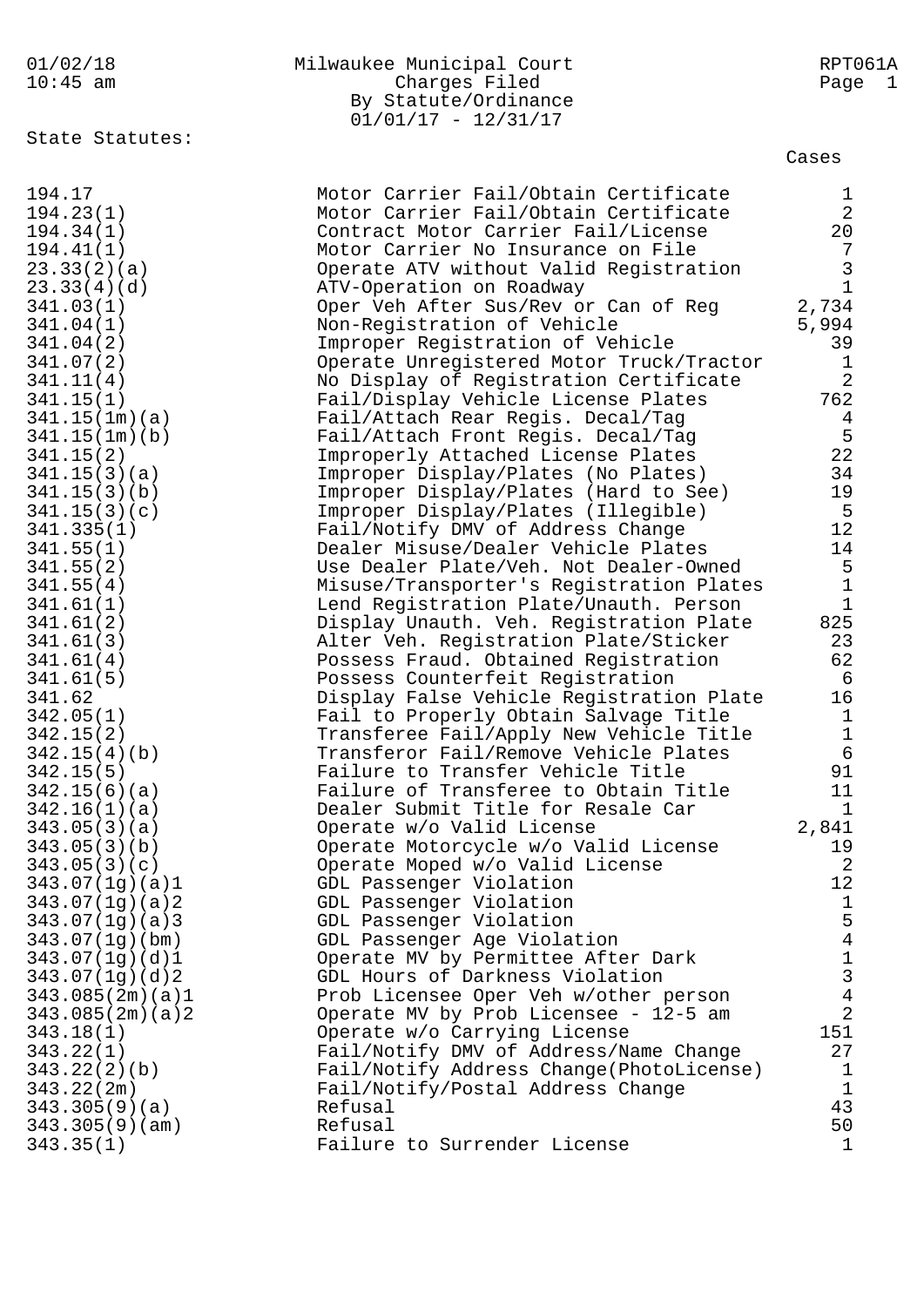| 01/02/18<br>$10:45$ am                                                                                                                                                                                                                                                                                | Milwaukee Municipal Court<br>Charges Filed<br>By Statute/Ordinance<br>$01/01/17 - 12/31/17$                                                                                                                                                                                                                                                                                                                                                                                                                                                                                                                                                                                                                                                                                                                                                     | RPT061A<br>Page 2                                                                                                                                                                      |
|-------------------------------------------------------------------------------------------------------------------------------------------------------------------------------------------------------------------------------------------------------------------------------------------------------|-------------------------------------------------------------------------------------------------------------------------------------------------------------------------------------------------------------------------------------------------------------------------------------------------------------------------------------------------------------------------------------------------------------------------------------------------------------------------------------------------------------------------------------------------------------------------------------------------------------------------------------------------------------------------------------------------------------------------------------------------------------------------------------------------------------------------------------------------|----------------------------------------------------------------------------------------------------------------------------------------------------------------------------------------|
| State Statutes:                                                                                                                                                                                                                                                                                       |                                                                                                                                                                                                                                                                                                                                                                                                                                                                                                                                                                                                                                                                                                                                                                                                                                                 | Cases                                                                                                                                                                                  |
| 343.43(1)(d)<br>343.44(1)(a)<br>343.44(1)(b)<br>343.44(1)(c)<br>343.45(1)<br>343.45(2)<br>343.52(1m)<br>344.45(1)<br>344.62(1)<br>344.62(2)<br>344.64(2)<br>346.04(1)<br>346.04(2)<br>346.05(1)<br>346.07(2)<br>346.07(3)<br>346.072(1m)(a)                                                           | Violate Driving License Restrictions<br>Operating After Suspension<br>Operating After Revocation<br>Driving While Out-Of-Service<br>Permit Unauthorized Minor to Drive<br>Permit Unauthorized Person to Drive<br>Fraudulent Use of Special ID Card<br>Fail/Return License or Registration<br>Operate Motor Vehicle without Insurance<br>Operate Motor Vehicle w/o Proof of Ins<br>Knowingly Forge/Alter Proof of Insurance<br>Fail/Obey Traffic Officer Signal/Order<br>Failure To Obey Traffic Officer/Signal<br>Operating Left of Center Line<br>Unsafe Cutting in When Passing<br>Failure to Yield to Passing Vehicle<br>Fail/Move Vehicle - Pass Stop Emerg Veh                                                                                                                                                                             | 209<br>11,008<br>458<br>5<br>5<br>74<br>$\epsilon$<br>$\mathbf{1}$<br>6,934<br>640<br>2<br>84<br>570<br>55<br>5<br>$\overline{4}$<br>$\overline{5}$<br>$1$                             |
| 346.072(1m)(b)<br>346.075(1)<br>346.075(2)<br>346.08<br>346.09(1)<br>346.09(3)<br>346.10(2)<br>346.12<br>346.13(1)<br>346.13(3)<br>346.14(1)<br>346.15                                                                                                                                                | Fail/Slow Vehicle - Pass Stop Emerg Veh<br>Overtaking & Passing Bicycles<br>Improper Passing of Stopped Bus<br>Unsafe Passing on Right<br>Passing into Oncoming Traffic<br>Passing in No-Passing Zone<br>Passing at Intersection<br>Driving Through Safety Zone<br>Unsafe Lane Deviation<br>Deviation From Designated Lane<br>Automobile Following Too Closely<br>Driving Wrong Way on Divided Highway                                                                                                                                                                                                                                                                                                                                                                                                                                          | $\overline{2}$<br>18<br>174<br>17<br>6<br>124<br>$\overline{2}$<br>176<br>12<br>138<br>40<br>1                                                                                         |
| 346.175(1)(A)<br>346.175(1)(a)<br>346.18(1)<br>346.18(2)<br>346.18(3)<br>346.18(3m)<br>346.18(4)<br>346.18(5)<br>346.18(6)<br>346.18(7)(b)<br>346.19(1)<br>346.195(1)<br>346.20(1)<br>346.20(2)<br>346.205(1)<br>346.23(1)<br>346.24(1)<br>346.24(2)<br>346.24(3)<br>346.25<br>346.26(1)<br>346.29(2) | Owners Liability-Flee/Elude Officer<br>Fail/Yield at Uncontrolled Intersection<br>Fail/Yield while Making Left Turn<br>Fail/Yield Right/Way from Stop Sign<br>Fail/Yield/Uncontrolled T Intersection<br>Fail/Yield when Emerging from Alley<br>Fail/Yield Rt/Way from Parked Position<br>Fail/Yield for Yield Sign<br>Fail/Yield when Crossing Sidewalk<br>Fail/Yield to Stop for Emergency Vehicle<br>Owner Liability-Fail/Yield to ER Vehicle<br>Fail/Yield to Funeral Procession<br>Drive b/t Funeral Procession Vehicles<br>Owner Liab/Fail/Yield/Funeral Procession<br>Fail/Yield at Controlled Intersection<br>FYR to Pedestrian/uncontroll. Intersect<br>Sudden Pedes/Bike Movement into Traffic<br>Passing Vehicle Stopped for Pedestrian<br>Pedestrian/Bike FYR when CrossingRoadway<br>FYR to Blind Pedestrian<br>Standing on Roadway | 200<br>21<br>227<br>160<br>2<br>16<br>26<br>13<br>$\mathbf{1}$<br>48<br>9<br>$\mathbf{1}$<br>$\overline{a}$<br>$\mathbf{1}$<br>88<br>64<br>26<br>7<br>$\epsilon$<br>$\mathbf{1}$<br>31 |
| 346.31(1)                                                                                                                                                                                                                                                                                             | Fail to Follow Indicated Turn                                                                                                                                                                                                                                                                                                                                                                                                                                                                                                                                                                                                                                                                                                                                                                                                                   | 22                                                                                                                                                                                     |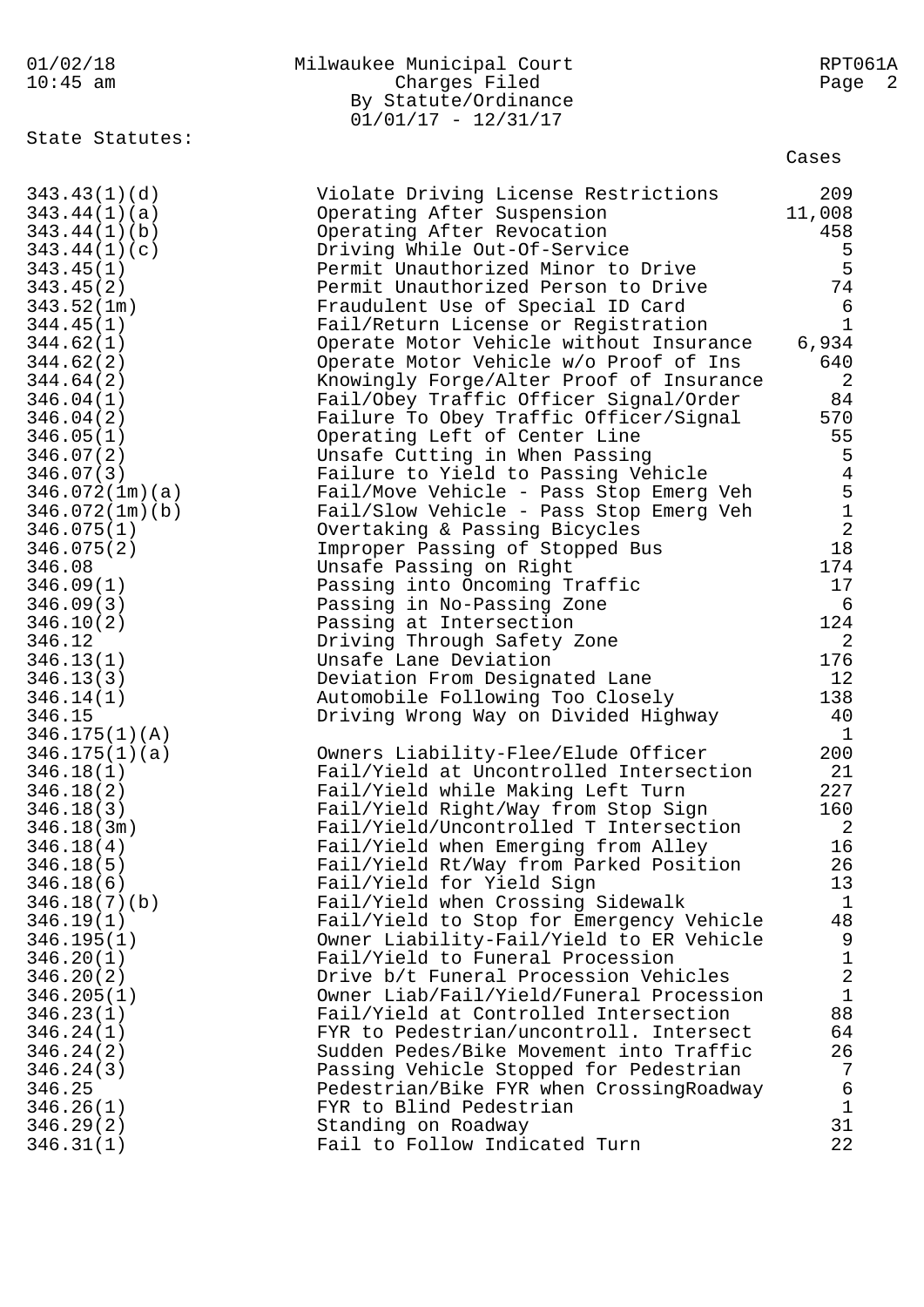### 01/02/18 Milwaukee Municipal Court RPT061A 10:45 am Charges Filed Page 3 By Statute/Ordinance 01/01/17 - 12/31/17

State Statutes:

### Cases

| 346.31(2)     | Improper Right Turn                      | 47                                    |
|---------------|------------------------------------------|---------------------------------------|
| 346.31(3)(a)  | Improper Left Turn/Approach              | $\mathbf{1}$                          |
| 346.31(3)(b)  | Improper Left Turn/Intersection          | 50                                    |
| 346.31(3)(c)  | Improper Left Turn/Completion            | $\mathbf{1}$                          |
| 346.31(4)     | Improper Left Turn/On 3-Lane Highway     | $\mathbf{3}$                          |
| 346.32        | Improper Turn into Driveway/Private Road | 64                                    |
| 346.33(1)(a)  | Unlawful U/Y Turn-Control. Intersection  | $6\overline{6}$                       |
| 346.33(1)(b)  | Unlawful U/Y Turn - Midblock             | $\mathsf 9$                           |
| 346.33(1)(c)  | Unlawful U/Y Turn-Highway MidBlock       | $\overline{9}$                        |
| 346.33(1)(d)  | Unlawful U/Y Turn-Erected Signs          | 33                                    |
| 346.33(1)(f)  | Improper U-Turn - Unsafe or Interfere    | $\mathbf{3}$                          |
| 346.33(1m)    | Unlawful U-Turn                          | $7\phantom{.0}$                       |
| 346.33(2)     | Backing Y Turn/Controlled Intersection   | $\mathbf{1}$                          |
| 346.34(1)     | Fail/Signal Turn/Unsafe Turn             | 16                                    |
| 346.34(1)(a)1 | Unsafe Turn-At Intersection              | 11                                    |
| 346.34(1)(a)3 | Unsafe Turn-w/o Reasonable Safety        | 12                                    |
| 346.34(1)(b)  | Fail to Signal Turn                      | 71                                    |
| 346.34(2)     | Fail/Signal Stop/Slowing                 | 13                                    |
| 346.35        | Improper Signal for Stop/Turn            | $\mathbf{3}$                          |
| 346.37        | Violate Traffic-Control Signal           | $\overline{4}$                        |
| 346.37(1)(a)1 | Violate Green Traffic-Control Signal     | $\mathbf{1}$                          |
| 346.37(1)(b)  | Violate Yellow Traffic Signal            | 34                                    |
| 346.37(1)(c)1 | Violate Red Traffic Light                | 1,886                                 |
| 346.37(1)(c)3 | Illegal Right Turn on Red                | 46                                    |
| 346.37(2)     | Violate Special Traffic Signal           | $\mathbf{1}$                          |
| 346.38(1)     | Pedestrian Signal Violation              | $\overline{2}$                        |
| 346.38(2)     | Bike/Pedes Violate Pedestrian Signal     | 31                                    |
| 346.39(1)     | Fail/Stop for Flashing Red Signal        | 99                                    |
| 346.39(2)     | Fail/Slow for Flashing Yellow Signal     | $\mathbf{1}$                          |
| 346.44(1)(b)  | Fail to Stop/RR Crossing Signal          | $1\,$                                 |
| 346.455       | Fail/Stop for Fire Truck at Fire Station | $\overline{2}$                        |
| 346.457(1)    | Owner's Liability-Pass Fire Truck        | $\mathbf 1$                           |
| 346.46(1)     | Fail/Stop at Stop Sign                   | 1,156                                 |
| 346.46(2)(a)  | Improper Stop/Stop Sign-Clear Line       | 7                                     |
| 346.46(2)(b)  | Improper Stop/Stop Sign-No Clear Line    | $\mathsf{3}$                          |
| 346.47(1)     | Fail/Yield/Stop/Emerging from Alley      | $\overline{3}$                        |
| 346.51(1)     | Improper Parking On/Off Roadway          | $\epsilon$                            |
| 346.52(1)(a)  | Stopping/Standing w/i Intersection       | $\mathsf{3}$                          |
| 346.52(1)(b)  | Stopping/Standing on a Crosswalk         | $\mathbf{3}$                          |
| 346.52(1)(f)  | Stopping/Standing-Double Parking         | $\mathbf 1$                           |
| 346.52(1)(h)  | Stopping/Standing-Prohibited by Sign     | $\begin{array}{c} 1 \\ 9 \end{array}$ |
| 346.52(2)     | Stopping/Standing on Hwy by Grade School |                                       |
| 346.53(5)     | Parking/Standing near Crosswalk          | $\mathbf 1$                           |
| 346.53(6)     | Parking/Standing where Prohibited        | $8\,$                                 |
| 346.54        | Improper Parking/Standing of Vehicle     | 30                                    |
| 346.55(4)     | Parking on Posted Private Property       | $\mathbf{1}$                          |
| 346.57(2)     | Unreasonable and Imprudent Speed         | 418                                   |
| 346.57(3)     | Driving too Fast for Conditions          | 72                                    |
| 346.57(4)(a)  | Speeding in School Zones                 | 3                                     |
| 346.57(4)(c)  | Speeding in Pedestrian Safety Zone       | $\,8\,$                               |
| 346.57(4)(e)  | Speeding on City Highway                 | 465                                   |
| 346.57(4)(em) | Speeding on City Service Road            | 4                                     |
|               |                                          |                                       |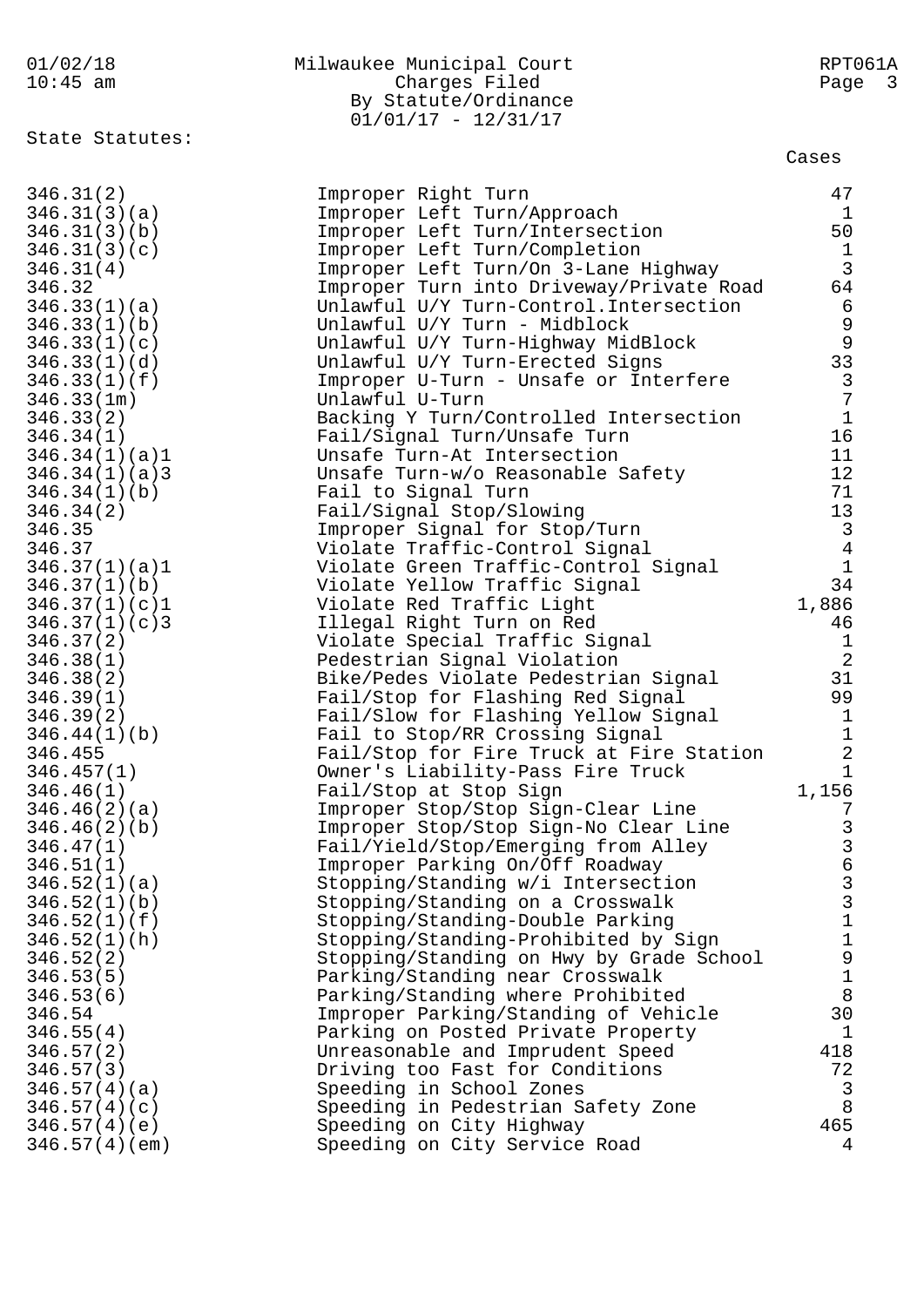| 01/02/18<br>$10:45$ am | Milwaukee Municipal Court<br>Charges Filed<br>By Statute/Ordinance<br>$01/01/17 - 12/31/17$ | RPT061A<br>Page 4          |
|------------------------|---------------------------------------------------------------------------------------------|----------------------------|
| State Statutes:        |                                                                                             | Cases                      |
| 346.57(5)              | Exceeding Speed Zones/Posted Limits                                                         | 9,790                      |
| 346.59(1)              | Impeding Traffic by Slow Speed                                                              | 3                          |
| 346.595(4)             | Passenger Riding in Front on Motorcycle                                                     | $1\,$                      |
| 346.595(5)             | Operate Motorcycle w/o Headlights On                                                        | $1\,$                      |
| 346.62(2)              | Reckless Driving-Endanger Safety                                                            | 208                        |
| 346.63(1)(a)           | Operating While Intoxicated                                                                 | 452                        |
| 346.63(1)(am)          | Operat. w/ Detectable Level Ctrld Substn                                                    | 25                         |
| 346.63(1)(b)           | Operating While Intoxicated - BAC .1%+                                                      | 255                        |
| 346.67(1)(c)           | Hit and Run                                                                                 | $\mathbf 1$                |
| 346.675(1)             | Veh Owner Liability-Hit and Run                                                             | 229                        |
| 346.68                 | Hit and Run-Unattended Vehicle                                                              | 95                         |
| 346.69                 | Hit and Run-Property Adjacent to Highway                                                    | 32                         |
| 346.70(1)              | Failure to Notify Police of Accident                                                        | 110                        |
| 346.70(1m)(b)          | Knowingly Assist Person Fleeing Accident                                                    | $\mathbf{1}$               |
| 346.70(2)              | Duty/Report Accident (Report Req'mt)                                                        | 18                         |
| 346.70(3)              | Fail/Notify/Report-Incapacitat.Operator                                                     | $\mathbf{1}$               |
| 346.78                 | Bike Rules-Ride Play Vehicles on Roadway                                                    | $\bf 4$                    |
| 346.79(3)              | Bike Rules-Carry Package/InterfereRiding                                                    | $\mathbf 1$                |
| 346.80(5)              | Bike Rules-Fail/Yield to Motor Vehicles                                                     | $\ensuremath{\mathbbm{1}}$ |
| 346.804                | Bike Rules-Fail/Yield, Etc. on Sidewalk                                                     | $\mathbf{1}$               |
| 346.87                 | Unsafe Backing of Vehicle                                                                   | 30                         |
| 346.88(1)              | Overloaded Veh./Interfere in Operation                                                      | $\overline{2}$             |
| 346.88(3)(b)           | Obstructed Driver's Vision-Front View                                                       | 17                         |
| 346.88(3)(c)           | Obstructed Driver's Vision-Rear View                                                        | 7                          |
| 346.88(4)              | MV Windows Not Reasonably Clean                                                             | $\mathbf{1}$               |
| 346.89(1)              | Inattentive Driving                                                                         | 296                        |
| 346.89(3)(a)           | Operating while E-Mailing or Texting                                                        | 6                          |
| 346.89(5)              | Operate with Electronic Device in View                                                      | $\sqrt{2}$                 |
| 346.92(1)              | Driving with Person Riding Illegally                                                        | $\boldsymbol{7}$           |
| 346.92(2)              | Riding Illegally on Vehicle                                                                 | 7                          |
| 346.93(1)              | Minor Transporting Intoxicants in MV                                                        | 2                          |
| 346.935(1)             | Drink Open Intoxicants in MV                                                                | $\overline{4}$             |
| 346.935(2)             | Possess Open Intoxicants in MV                                                              | 43                         |
| 346.935(3)             | Keep Open Intoxicants in MV                                                                 | 61                         |
| 346.94(1)              | Driving on Sidewalk                                                                         | 3                          |
| 346.94(12)             | Driving on Bicycle Lane or Way                                                              | 234                        |
| 346.94(13)             | Abandoned Motor Vehicle                                                                     | $\mathbf{1}$               |
| 346.94(16)             | Illegal Use of Radio, Etc.                                                                  | $\mathbf{1}$               |
| 346.94(2)              | Racing on Highway                                                                           | 13                         |
| 346.94(7)              | Spilling Waste Load on/along Highway                                                        | 4                          |
| 346.94(9)              | Alighting From/Boarding Moving Vehicle                                                      | $\overline{4}$             |
| 347.06(1)              | Operation w/o Required Lamps Lighted                                                        | 240                        |
| 347.06(3)              | Unclean/Defective Lights or Reflectors                                                      | 16                         |
| 347.07(2)(a)           | Operate Vehicle w/ NonWhite Headlights                                                      | 3                          |
| 347.07(2)(b)           | Operate Vehicle w/ NonRed Taillights                                                        | 24                         |
| 347.09(1)(a)           | Operate Motor Vehicle w/o 2 Headlights                                                      | 982                        |
| 347.10(2)              | Other Headlamp Equipment Violations                                                         | 11                         |
| 347.11(2)              | Fail/Comply/Cycle White Light Reqm'ts                                                       | $\mathbf 1$                |
| 347.12(1)              | Failure to Dim Headlights                                                                   | 34                         |
| 347.12(1)(a)           | Approaching Operator Fail/Dim MultiBeams                                                    | 77                         |
| 347.12(1)(b)           | Following Operator Fail/Dim MultiBeams                                                      | 11                         |
| 347.13(1)              | No Tail Lamp/Defective Tail Lamp-Night                                                      | 374                        |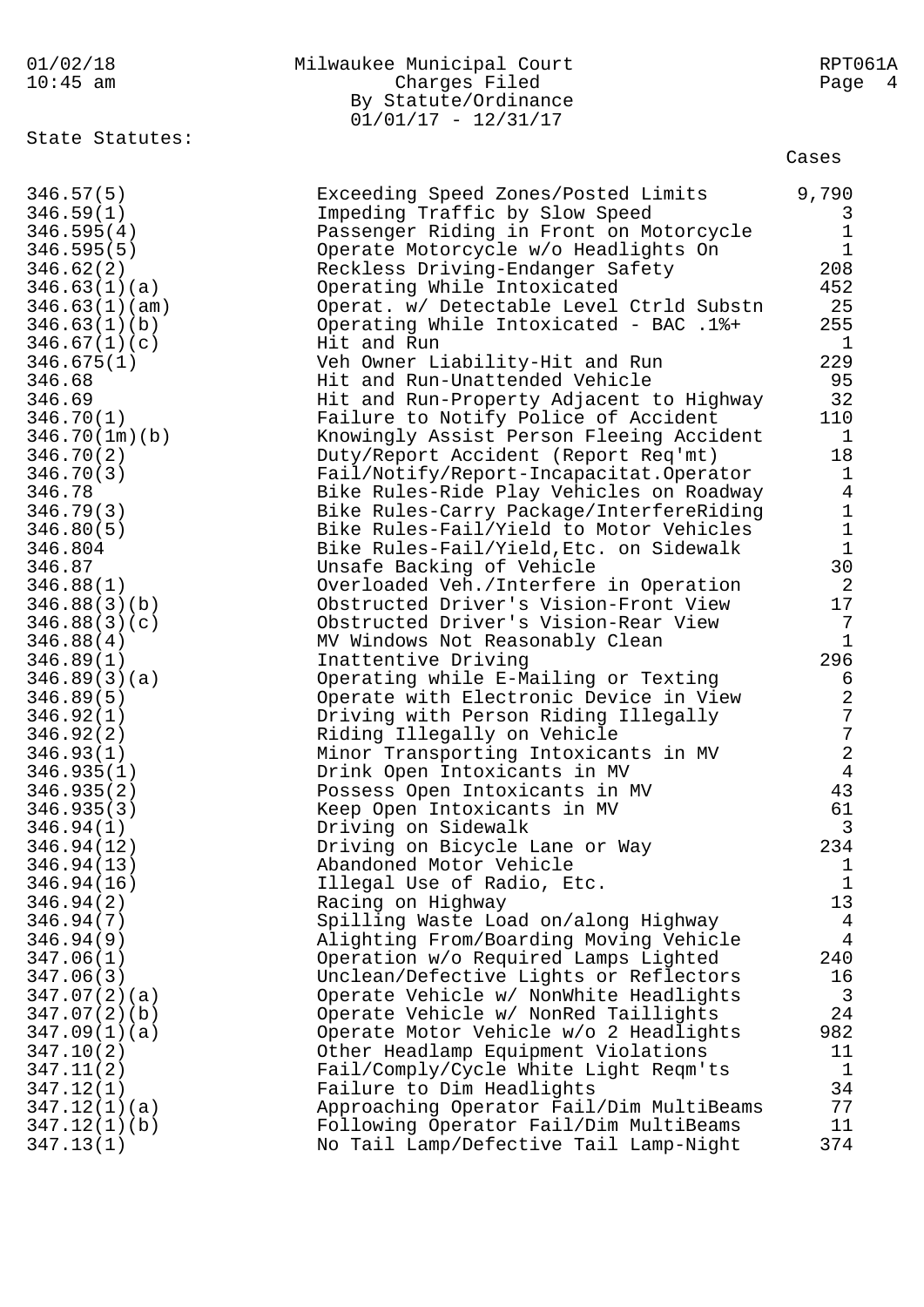| 01/02/18 | Milwaukee Municipal Court | RPT061A |
|----------|---------------------------|---------|
| 10:45 am | Charges Filed             | Page 5  |
|          | By Statute/Ordinance      |         |
|          | $01/01/17 - 12/31/17$     |         |

State Statutes:

#### Cases

| 347.13(3)      | Operate Vehicle w/o Registration Lamps      | 96                                         |
|----------------|---------------------------------------------|--------------------------------------------|
| 347.13(4)      | Improperly Wire Tail Lights w/Headlights    | 2                                          |
| 347.14(1)      | Operate Vehicle w/o Stopping Lights         | 722                                        |
| 347.14(2)      | Fail/Comply Stopping Light Reqm'ts          | $\mathbf{1}$                               |
| 347.15(1)      | Sale/Operate Veh. w/o Directional Lights    | $\overline{2}$                             |
| 347.15(2)      | Improperly Locate Veh. Directional Lights   | $\begin{array}{c} 9 \\ 1 \end{array}$      |
| 347.15(3m)     | Combination Veh./Directional Lights         |                                            |
| 347.16(2)(b)   | Operate Trailer w/o Rear Reflectors         | $\mathbf 1$                                |
| 347.20(2)      | No Flag on Projecting Load by Day           | $\mathbf 1$                                |
| 347.23(1)(a)   | Operate High. Equip. / Night w/o Red Lights | $1\,$                                      |
| 347.25(4)      | Equip NonPolice Veh. w/ Blue Lights         | 15                                         |
| 347.26(11)(a)  | Veh. Flashing Warning Lights Restriction    | $\mathbf{1}$                               |
| 347.26(6)(b)   | Tow Truck Warning Lamp Reqm'ts              | $\mathbf 1$                                |
| 347.27(1)      | Leave Vehicle Unattended w/o Lights On      | $\mathbf{1}$                               |
| 347.35(1)      | Operate Motor Vehicle w/o Capable Brakes    | 18                                         |
| 347.35(3)(a)   | Operate Semitrailer w/o Capable Brakes      | $\mathbf 1$                                |
| 347.36(3)      | Fail/Maintain Veh.Brakes/Working Order      | $\overline{2}$                             |
| 347.38(1)      | Defective Horn or Unnecessary Use           | $\overline{4}$                             |
| 347.39(1)      | Operate Motor Veh. w/o Adequate Muffler     | 17                                         |
| 347.39(2)      | Equip Motor Vehicle with Illegal Muffler    | 18                                         |
| 347.40(1)      | Operate Vehicle w/o Rearview Mirror         | $\overline{4}$                             |
| 347.41         | Defective Speedometer                       |                                            |
| 347.413(1)     | IID Tampering/Failure to Install            |                                            |
| 347.455(1)     | Operate Vehicle w/ Height Modifications     | $\begin{array}{c} 3 \\ 1 \\ 2 \end{array}$ |
| 347.455(4)     | Operate Illegally Modified Vehicle          | $\mathbf 1$                                |
| 347.47(2)      | Towing with Improper Hitches/Couplings      | $\overline{3}$                             |
| 347.48(2m)(b)  | Vehicle Operator Fail/Wear Seat Belt        | 1,488                                      |
| 347.48(2m)(c)  | Operator Fail/Have Passenger/SeatBelted     | 95                                         |
| 347.48(2m)(d)  |                                             | 119                                        |
|                | Ride in Vehicle w/o Wearing Seat Belt       | 453                                        |
| 347.48(4)(am)  | Safety Belt Violations-Child                |                                            |
| 347.485(1)(a)  | Minor Operate Motorcycle w/o Headgear       | $\mathbf 1$<br>$\overline{2}$              |
| 347.485(2)     | Operate Cycle without Eye Protection        | 10                                         |
| 347.489(1)     | Operate Bike/Cycle w/o Lights/Reflectors    |                                            |
| 347.489(2)     | Operate Bike/Cycle w/o Functioning Brake    | $\mathbf 1$<br>$\mathbf 1$                 |
| 348.06(1)      | Operate Vehicle(Excess Height) w/oPermit    |                                            |
| 348.09(1)      | Operating with Load Projecting on Sides     | $\mathbf{3}$<br>$\mathbf 1$                |
| 348.10(2)      | Operate Veh. Fail/Prevent Leaking Load      |                                            |
| 348.15(3)(a)   | Violate Class A Hwy Weight Limits           | Ŧ                                          |
| 348.15(3)(b)   | Violate Class A Hwy Weight Limits           | $\mathbf 1$<br>$1\,$                       |
| 348.15(3)(c)   | Violate Class A Hwy Weight Limits           | 38                                         |
| 348.17(1)      | Violation of Special Weight Limits          |                                            |
| TR101.02(2)(j) | Unnecessary Acceleration                    | $\mathsf{3}$<br>$\overline{a}$             |
| TR301.62(10)   | No Interlock or Inoperative                 |                                            |
| TR301.65(5)    | Improper Passenger Restraint                | $\mathbf 1$                                |
| TR305.06(1)    | Operate with Missing/Altered Vehicle ID     | $\mathbf 1$                                |
| TR305.09(6)    | Cracked/Broken Lenses/Reflectors            | $\overline{a}$                             |
| TR305.11(1)(a) | Fail/Equip with Proper Headlamps            | $\frac{1}{3}$                              |
| TR305.11(2)(a) | Fail/Properly Maintain Headlamps            |                                            |
| TR305.11(3)(b) | Fail/Maintain Headlamps                     | $\overline{a}$                             |
| TR305.11(3)(c) | Tinted Headlamps                            | $\overline{3}$                             |
| TR305.13(1)    | Fail/Maintain License Plate Lamp Wiring     | $\mathbf{1}$                               |
| TR305.14(4)    | Fail/Maintain/Equip Lamps/Reflectors        | $\mathbf{1}$                               |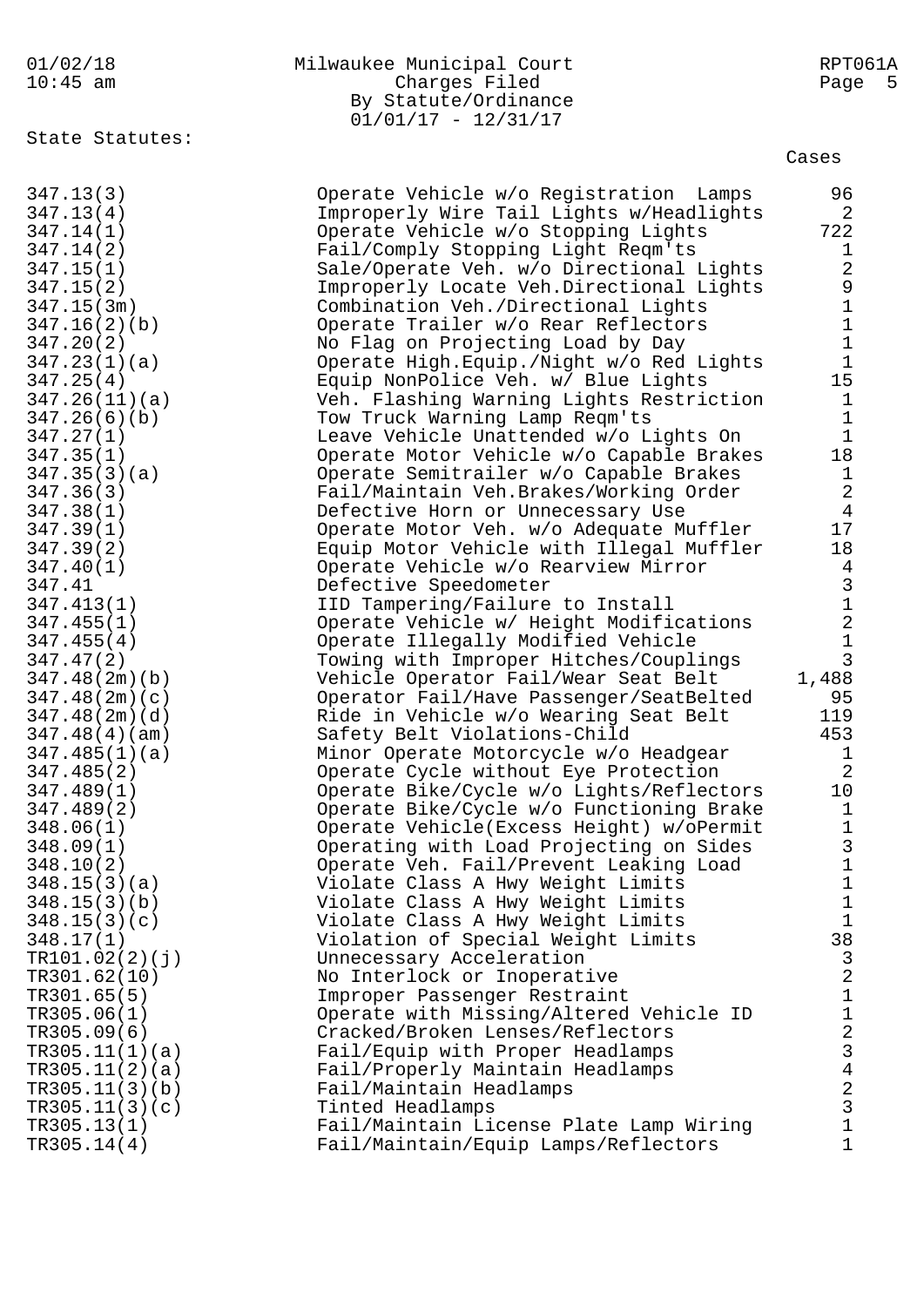| 01/02/18<br>$10:45$ am     | Milwaukee Municipal Court<br>Charges Filed<br>By Statute/Ordinance<br>$01/01/17 - 12/31/17$ | RPT061A<br>Page<br>- 6                          |
|----------------------------|---------------------------------------------------------------------------------------------|-------------------------------------------------|
| State Statutes:            |                                                                                             | Cases                                           |
| TR305.15(1)<br>TR305.15(2) | Fail/Equip with Stop Lamps                                                                  | 1<br>2                                          |
| TR305.15(4)                | Fail/Properly Maintain Stop Lamps<br>Cover/Obstruct Stop Lamp Lenses                        | $\overline{4}$                                  |
| TR305.15(5)                | Fail/Maintain High-Mounted Stop Lamp                                                        | 153                                             |
| TR305.16(4)                | Covered/Obscured Tail Lamps/Reflectors                                                      | 9                                               |
| TR305.18(1)(a)             | Fail/Equip Required Bumper                                                                  | 17                                              |
| TR305.18(2)(c)             | Damaged/Distorted Vehicle Bumpers                                                           | 10                                              |
| TR305.19(1)                | Fail/Maintain Door/Hood Trunk Lid                                                           |                                                 |
| TR305.20(1)                | Fail/Properly Maintain Exhaust System                                                       |                                                 |
| TR305.20(5)                | Tail Pipe Not Extend Past Passenger Comp                                                    |                                                 |
| TR305.22(2)                | Rusted/Damaged Fenders                                                                      | $\begin{array}{c} 7 \\ 3 \\ 1 \\ 2 \end{array}$ |
| TR305.26(1)                | Fail/Equip Required Mirrors                                                                 | 18                                              |
| TR305.26(3)                | Cracked/Damaged/Poor Reflect on Mirror                                                      | 37                                              |
| TR305.26(4)                | Inadequate Mirror(s)                                                                        | 1                                               |
| TR305.28(1)                | Fail/Maintain Vehicle Speedometer                                                           | $\mathbf 1$                                     |
| TR305.29(2)                | Fail/Maintain Steering System                                                               | 6                                               |
| TR305.30(1)                | Fail/Properly Maintain Tires and Rims                                                       | $\overline{a}$                                  |
| TR305.30(2)                | Vehicle Tires w/Less Than 2/3 Inch Tread                                                    | $\overline{4}$                                  |
| TR305.30(3)                | Vehicle Tires Protrudes >2 Inches Beyond                                                    | $\overline{a}$                                  |
| TR305.30(8)                | Vehicle Rim Damaged, Dented, Bent, Etc.                                                     | $\overline{a}$                                  |
| TR305.30(9)                | Vehicle Rim-Loose/Missing Nut/Lug Bolt                                                      | $\overline{7}$                                  |
| TR305.32(1)                | Window Not Approved Safety Glass/Damaged                                                    | $\boldsymbol{7}$                                |
| TR305.32(2)                | Front Driver's Side Window not Operate                                                      | 18                                              |
| TR305.32(4)(b)2            | Illegal Window Tint                                                                         | 164                                             |
| TR305.32(5)(a)             | Rear Window Unauthorized Sign                                                               | 1                                               |
| TR305.32(5)(b)             | Rear Window Excessive Tinting                                                               | 60                                              |
| TR305.32(6)                | Rear Side Window Excessive Tinting                                                          | 56                                              |
| TR305.34(3)                | Cracked/Damaged Vehicle Windshield                                                          | 74                                              |
| TR305.34(6)                | Illegal Materials on Windshield                                                             | 96                                              |
| TR305.43(1)                | Motorcycle-Fail/Equip Lighting Device                                                       | 1                                               |
| TR305.44                   | Motorcycle-Fail/Equip Mirror                                                                | 1                                               |
| TR305.53                   | Fail/Equip Trailer Fender/Mud Guard                                                         | 1                                               |
| TR325.02(1)                | Fed Motor Carrier Regs (Veh Markings)                                                       | $\mathbf 1$                                     |
| TR325.02(4)                | Vehicle Equipment Violations                                                                | $\mathbf 1$                                     |
| TR325.02(5)                | Interstate Hours of Service, Etc.                                                           | 4                                               |
| TR325.05                   | Enforce of Motor Carrier Safety Regs                                                        | 2                                               |
| TR327.03(1)                | Fed Reg/Safety - General                                                                    | 72                                              |
| TR327.03(2)                | Age, Waiver of Physical Disqualification                                                    | 9                                               |
| TR327.03(3)                | Fed Reg/Safety - General                                                                    | $\overline{2}$                                  |
| TR327.03(4)                | Violation of Out of Service Notice                                                          | 114<br>124                                      |
| TR327.03(5)<br>TR327.03(6) | Interstate/Intrastate Driving Rqmts                                                         | 1                                               |
| TR327.05(3)(a)             | Vehicle Equipment Violations<br>Interstate Record of Duty Status                            | 2                                               |
| tr305.32(6)                |                                                                                             | $\mathbf 1$                                     |
|                            |                                                                                             |                                                 |

Sub Total: 58,332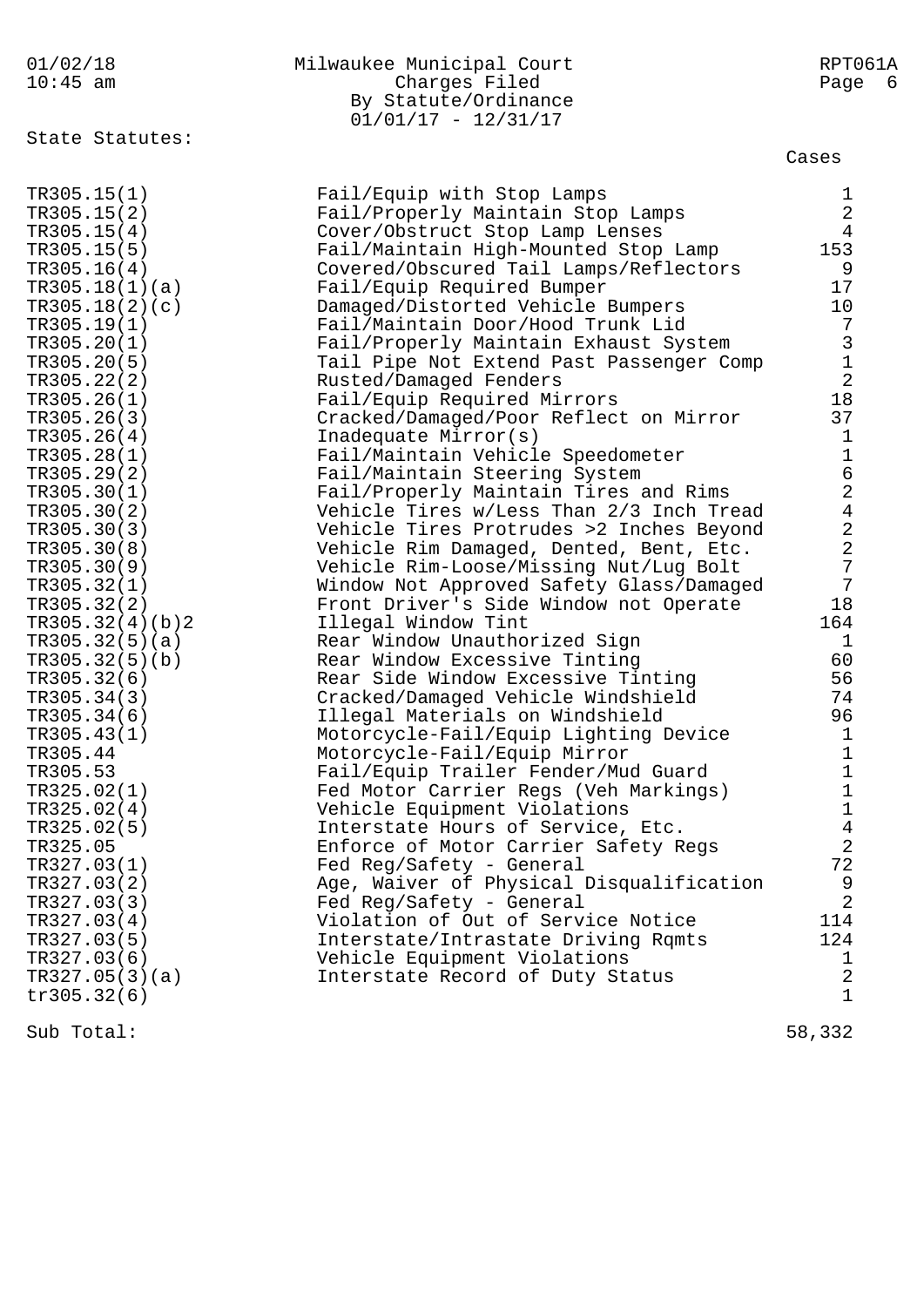| 01/02/18                         | Milwaukee Municipal Court                                                           | RPT061A              |
|----------------------------------|-------------------------------------------------------------------------------------|----------------------|
| $10:45$ am                       | Charges Filed                                                                       | Page 7               |
|                                  | By Statute/Ordinance                                                                |                      |
|                                  | $01/01/17 - 12/31/17$                                                               |                      |
| Ordinances:                      |                                                                                     | Cases                |
|                                  |                                                                                     |                      |
| $100 - 51.5 - 1$                 | PP Veh - Veh Stds/Equipment Violation                                               | $\mathbf{1}$         |
| $100 - 59 - 1 - a$               | PP Vehicle - License to Be Exhibited                                                | $\mathbf 1$          |
| $100 - 59 - 3 - a$               | PP Veh Pass - Fail to Pay Fare                                                      | 26                   |
| $101 - 1 - 2$                    | Traffic Offenses - Adoption of State Law                                            | $\mathbf 1$          |
| $101 - 20 - 1$                   | Unnecessary Vehicle Noises Prohibited                                               | 6                    |
| $101 - 20.5 - 2$                 | Cruising Prohibited                                                                 | $\mathbf{1}$         |
| $101 - 34 - 1$                   | Contested Parking Citation(s)                                                       | 2,362                |
| $101 - 43 - 1$                   | Deface or Remove Traffic Sign or Device                                             | $\mathbf{1}$         |
| $101 - 5.5 - 1 - A$              |                                                                                     | $\mathbf 1$          |
| $101 - 5.5 - 1 - a$              | Excessive Size/Weight/Load Permit Req'd                                             | 7                    |
| $101 - 9.5 - 2$                  | Loitering on Street Median                                                          | 49                   |
| $102 - 7 - 1$                    | Bicycle - Riding on Public Ways                                                     | $\mathbf{1}$         |
| $102 - 7 - 5$                    | Bicycle - Operating Where Prohibited                                                | $\mathbf 1$          |
| $102 - 9 - 2$                    | Bicycle - Lack of Eqmt for Oper in Dark                                             | $\mathsf 3$          |
| $104 - 15$                       | Obstruct Police/Fireman During Fire                                                 | $\overline{4}$       |
| $104 - 7 - 1$                    | False Fire Alarm                                                                    | 6                    |
| $105 - 138 - 2$                  | Resisting / Obstructing Police Officer                                              | 860                  |
| $105 - 19 - 1$                   | Roller Skate and Skateboard Restrictions                                            | $\mathbf{1}$         |
| $105 - 2$                        | Assault and Battery                                                                 | 1,307                |
| $105 - 34 - 1 - a$               | Carrying Concealed and Dangerous Weapon                                             | 24                   |
| $105 - 35 - 1$                   | Discharge of Firearm in City w/o Permit                                             | $\mathbf{1}$         |
| $105 - 45 - 2$                   | Prohibited Use of Laser Pointer                                                     | $\mathbf 1$<br>16    |
| $105 - 47 - 1$<br>$105 - 48 - 1$ | Sale / Discharge / Use of Fireworks                                                 |                      |
| $105 - 50 - 1$                   | Smoking Prohibited - Adoption State Law<br>Synthetic Marijuana Poss/Sale/Use Prohib | 10<br>$\overline{7}$ |
| $105 - 52 - 1$                   | Kratom and Kava Prohibited                                                          | $\mathbf 1$          |
| $105 - 56 - 2 - a$               | Sale on Public Premises without Consent                                             | $\mathbf{1}$         |
| $105 - 56 - 2 - b$               | Sale w/i 500' Certain Bldgs before Event                                            | $\mathbf{1}$         |
| $105 - 57 - 3$                   | Sale on Public Right of Way During Event                                            | 15                   |
| $105 - 57 - 3 - a$               | Sales on Public Right of Way Regs                                                   | 5                    |
| $105 - 65 - 1$                   | Abandoned Motor Vehicle or Trailer                                                  | $\mathsf{3}$         |
| $105 - 69 - 2$                   | Smelling / Inhaling Harmful Substance                                               | $\mathfrak{Z}$       |
| $105 - 75 - 15 - a$              | Excessive False Alarms                                                              | 31                   |
| $105 - 77 - 1$                   | Misuse of Emergency Telephone Numbers                                               | 133                  |
| $105 - 78 - 2$                   | Abandoned 911 Calls - Repeated                                                      | 14                   |
| $105 - 79 - 1$                   | Legal Occupant List for Rental Prop Req                                             | 19                   |
| $106 - 1 - 1$                    | Disorderly Conduct                                                                  | 2,568                |
| $106 - 1.1 - 2$                  | Aggressive Panhandling                                                              | 77                   |
| $106 - 1.8 - 1$                  | Public Drinking                                                                     | 109                  |
| $106 - 11$                       | Mashing                                                                             | 12                   |
| $106 - 23$                       | Loitering of Minor (Curfew Hours)                                                   | 93                   |
| $106 - 23 - 2$                   | Responsibility of Parents (Curfew)                                                  | 7                    |
| $106 - 23.1 - 2$                 | Truancy or Habitual Truancy                                                         | 1,504                |
| $106 - 23.2$                     | Contributing to Delinquency of Minor                                                | 5                    |
| $106 - 23.3 - 2$                 | Contributing to Truancy                                                             | 681                  |
| $106 - 30 - 2 - a$               | Sale of Cigarettes to Minor/Underage                                                | 61                   |
| $106 - 30 - 3 - e$               | Sell Cig in Package/Container w/o Stamp                                             | 3                    |
| $106 - 30.5 - 2$                 | Minor Purchase/Possess Cigarette/Tobacco                                            | 7                    |
| $106 - 31 - 1$                   | Loitering or Prowling                                                               | 423                  |
| $106 - 31 - 2$                   | Loitering in or near a Dwelling Area                                                | 21                   |
| $106 - 31 - 4$                   | Loitering in or near School                                                         | 10                   |
| $106 - 31 - 5$                   | Loitering in Public Building                                                        | 23                   |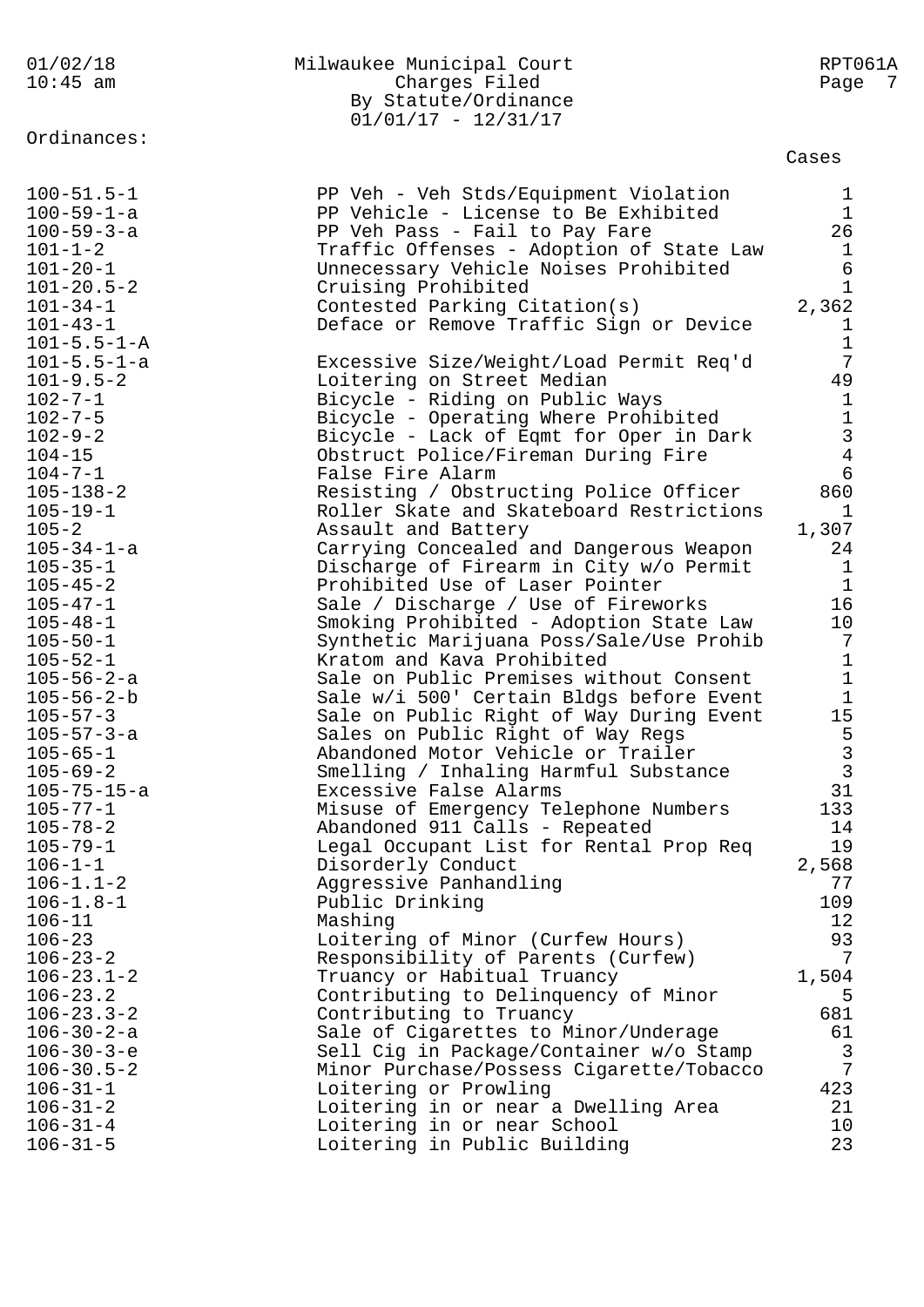| $10:45$ am           | Charges Filed                            | Page 8         |  |
|----------------------|------------------------------------------|----------------|--|
|                      | By Statute/Ordinance                     |                |  |
|                      | $01/01/17 - 12/31/17$                    |                |  |
| Ordinances:          |                                          |                |  |
|                      |                                          | Cases          |  |
| $106 - 31 - 6$       | Loitering in Restaurant / Tavern         | 24             |  |
| $106 - 31 - 7$       | Loitering - Soliciting, Etc.             | 162            |  |
| $106 - 31 - 8$       | Loitering in a Parking Lot or Structure  | 31             |  |
| $106 - 31 - 9$       | Loitering on Private / Public Property   | 25             |  |
| $106 - 34 - 2 - b$   | Possession of Spray Paint, Etc. by Minor | $\overline{a}$ |  |
| $106 - 34.5 - 1$     | Prostitution - Prohibited Conduct        | $\mathsf 9$    |  |
| $106 - 35 - 2$       | Loitering - Soliciting Prostitute        | 84             |  |
| $106 - 35 - 6$       |                                          | $\overline{3}$ |  |
| $106 - 35.6 - 2$     | Loitering - Illegal Drug Activity        | 199            |  |
| $106 - 36 - 3 - A$   |                                          | 4              |  |
| $106 - 36 - 3 - a$   | Possession of Drug Paraphernalia         | 447            |  |
| $106 - 37 - 2$       | Frequenting An Illegal Drug House        | 9              |  |
| $106 - 38 - 2$       | Possession of Marijuana                  | 860            |  |
| $106 - 5 - 2$        | Indecent Exposure                        | 27             |  |
| 106-51-3-a           | Designated Offender Residency Restricts  | 85             |  |
| $106 - 8 - 2$        | Harassing Phone Call                     | 14             |  |
| $106 - 8 - 4$        | Harassing Phone Calls - Repeated         | 16             |  |
| $107 - 1$            | Gambling Places - Permit or Run          | 7              |  |
| $107 - 2$            | Gambling                                 | 22             |  |
|                      |                                          | $\mathbf{1}$   |  |
| $108 - 20$           | Gambling Prohibited in Pub Ent Premises  |                |  |
| $108 - 5 - 1 - a$    | Public Dance Hall - License Required     | 19             |  |
| $110 - 1$            | Damaging/Tampering w/Coin Machine, Etc.  | 1              |  |
| $110 - 10 - 1$       | Trespassing Upon Buildings / Premises    | 889            |  |
| $110 - 10 - 2 - b$   | Trespass to Buildings Carrying Firearm   | 2              |  |
| 110-11-2-a           | Refusing to Pay Bus Fare                 | $\sqrt{2}$     |  |
| $110 - 11 - 2 - b$   | Attempting to Avoid Paying Bus Fare      | $\mathbf 1$    |  |
| $110 - 12 - 1 - a$   | Landlord - Forcible Entry Prohibited     | $\mathbf{3}$   |  |
| $110 - 15$           | Vandalism                                | 942            |  |
| $110 - 15.5 - 1$     | Vandalism - Graffiti Related             | 13             |  |
| $110 - 16 - 2$       | Theft                                    | 306            |  |
| $110 - 18 - 1$       | Tapping of Public Utilities Prohibited   | 6              |  |
| $110 - 32 - 1 - a$   | Fraud on Hotel or Restaurant             | 13             |  |
| $110 - 32 - 1 - b$   | Fraud on Hotel or Restaurant Keeper      | 6              |  |
| $110 - 35 - 1$       | Retail Theft                             | 1,216          |  |
| $110 - 36$           | Abandonment of Shopping Cart             | $\mathbf 1$    |  |
| $110 - 36 - 1 - a$   | Removal of Shopping Cart Prohibited      | $\mathbf 1$    |  |
| $110 - 36 - 1 - b$   | Possession of Shopping Cart              | $\mathbf{1}$   |  |
| $110 - 4 - 1$        | Damaging of Public Property              | 10             |  |
| $118 - 36 - 1$       | Boating - Unauth Use of Private Dock     | 5              |  |
| $118 - 80 - 1$       | Boating - Adoption of State Statutes     | 107            |  |
| $118 - 80 - 7$       | Swimming within Harbor Where Prohibited  | 7              |  |
| 200 through 295      | Building Code Violations                 | 1,149          |  |
| $200 - 11 - 4$       | Illegal Occupancy and Use                | 15             |  |
| $200 - 24 - 1$       | Building Permit Required                 | 7              |  |
| $200 - 42 - 2 - c$   | Illegal Occupancy -- No Cert / Unfit     | 27             |  |
| $200 - 42 - 2 - d$   | Illegal Occupancy -- No Cert / Unfit     | 6              |  |
| $200 - 51.7 - 4 - a$ | Registration Stmt Reqd - Vacant Building | $\mathsf 3$    |  |
| $214 - 23 - 3$       | Smoke Alarms - Annual Testing Required   | $1\,$          |  |
| $214 - 27 - 4$       | Smoke Detectors Not Operative            | $\overline{4}$ |  |
| $214 - 3$            | Adoption of Model Fire Code              | $\mathbf 1$    |  |
| 225                  | Plumbing and Drainage                    | $\mathbf 1$    |  |
| 275                  | Building Maintenance                     | 9              |  |
|                      |                                          |                |  |

01/02/18 Milwaukee Municipal Court RPT061A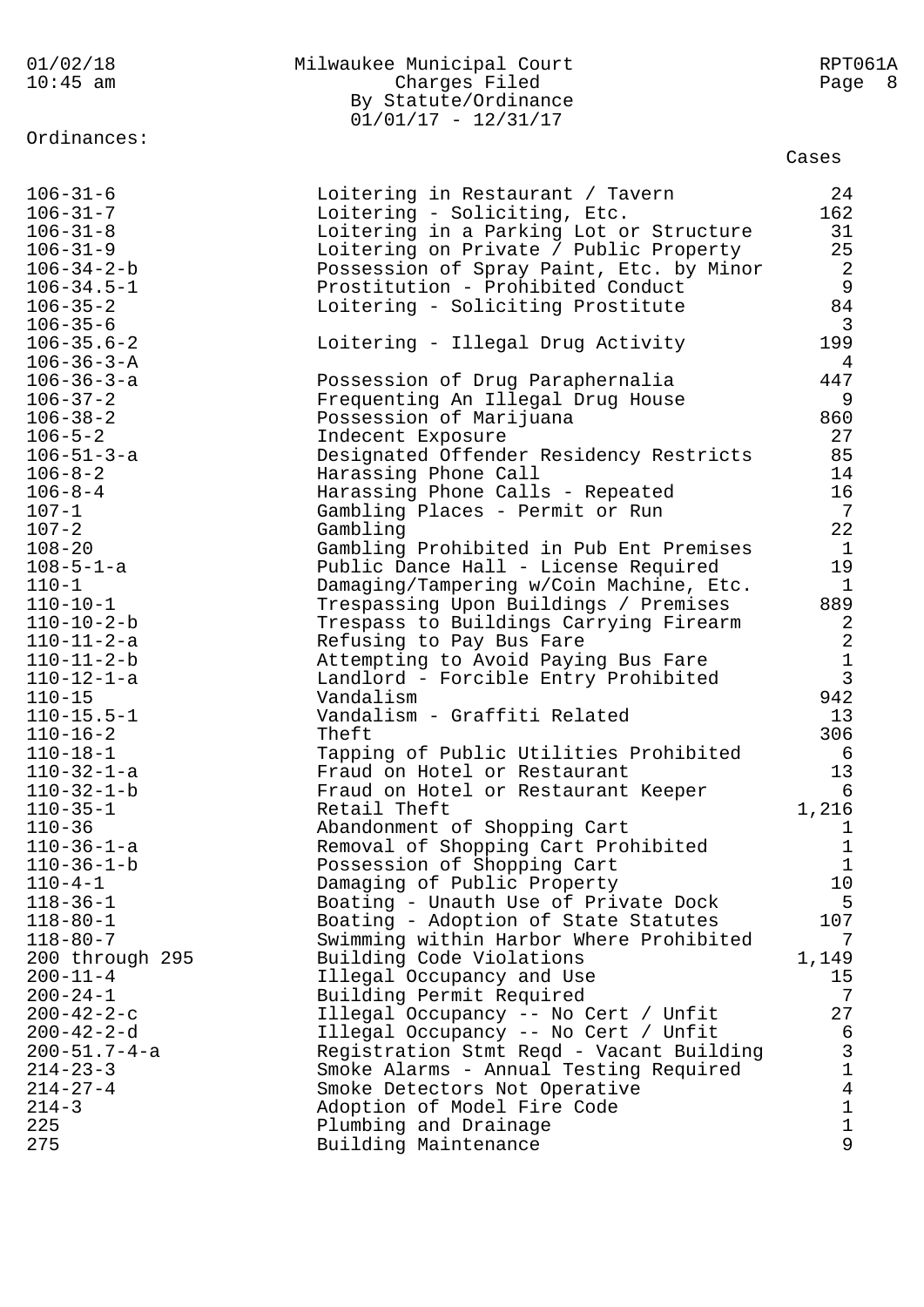# Ordinances:

## 01/02/18 Milwaukee Municipal Court RPT061A 10:45 am Charges Filed Page 9 By Statute/Ordinance 01/01/17 - 12/31/17

### Cases

| 295                     | Zoning Violations                        | 88              |
|-------------------------|------------------------------------------|-----------------|
| $295 - 403 - 3 - b$     | Paved or Approved Surface Required       | 3               |
| $295 - 503 - 1$         | Residential Lot - Land Use Violation     | 6               |
|                         |                                          |                 |
| $295 - 503 - 3 - b$     | Residential Lot - Improper Veh Repair    | $\overline{a}$  |
| $295 - 505 - 4 - b - 4$ | Exceed Max Number Parked Vehicles on Lot | $\overline{4}$  |
| $295 - 505 - 4 - b - 9$ | Unregistered Vehicle Parked > 30 Days    | $\overline{a}$  |
| $295 - 603 - 1$         | Commercial Lot - Land Use Violation      | 5               |
| $50 - 18$               | Aiding and Abetting Ordinance Violation  | 7               |
| $50 - 25 - 5$           | Resist or Obstruct Issuance of Citation  | 48              |
|                         |                                          |                 |
| $63 - 19 - 3 - a$       | Animal at Large in Park/Parkway          | $\mathbf{1}$    |
| $63 - 3$                | Park Hour Violation                      | 5               |
| $66 - 22 - 1 - a$       | Create/Knowing Allow Lead-Based Nuisance | 16              |
| $66 - 22 - 4$           | Lead Abatement Permit                    | $\mathbf{1}$    |
| $66 - 22 - 4 - h - 1$   | Permit Required to Conduct Lead Reduc.   | $\mathbf 1$     |
| $68 - 21 - 1 - A$       |                                          | $\mathbf 1$     |
| $68 - 21 - 1 - a$       | Food Dealer License Required             | $\mathfrak{Z}$  |
| $68 - 3$                | Impure Food, Water, Drugs or Ice         | $\mathbf 1$     |
| $68 - 41 - 2 - a$       | Food Peddlers - Permit Required          | $\overline{4}$  |
| $68 - 41 - 7$           |                                          | $\mathbf 1$     |
|                         | Food Peddlers - Rules and Regulations    |                 |
| $68 - 43 - 2$           | Ice Cream Peddler License Required       | 7               |
| $74 - 1 - 7.5 - c$      | Food Peddler Vehicle Using Horn          | $\mathbf 1$     |
| $75 - 17 - 1$           | False Call for Emergency Services        | $6\overline{6}$ |
| $78 - 17 - 1$           | Dog and Cat Licenses Required            | 45              |
| $78 - 19 - 1$           | Permitting Animal at Large               | 51              |
| $78 - 19 - 2$           | Setting Animal at Large                  | 14              |
| $78 - 19 - 3$           | Animal Litter Nuisance                   | 5               |
| $78 - 22 - 1$           | Pit-Bull/Rottweiler - Leash Requirements | 12 <sup>°</sup> |
| $78 - 22 - 2$           | Pit Bull/Rottweiler - Yard / Kennel Reqs | 30              |
| $78 - 22 - 3$           | Pit-Bull/Rottweiler - Behavior Class Req | 23              |
|                         |                                          |                 |
| $78 - 23 - 1 - a$       | Dangerous Animal Regulations             | 7               |
| $78 - 23 - 2$           | Dangerous Animal - Leash and Muzzle Req  | $\overline{a}$  |
| $78 - 23 - 3 - a$       | Dangerous Animal - Confinement Required  | $\mathbf 1$     |
| $78 - 23 - 3 - b$       | Dangerous Animal - Pen / Kennel Reqs     | $\mathbf 1$     |
| $78 - 25 - 1$           | Prohibited Dangerous Animal in City      | $\overline{a}$  |
| $78 - 27 - 1$           | Failure to Surrender Rabid Animal        | $\mathbf 1$     |
| $78 - 29 - 1$           | Animal Disturbing Peace                  | 9               |
| $78 - 3 - 1$            | Animal Owner's Duty to Restrain, Etc.    | 30              |
| $78 - 31 - 1 - a$       | Cruelty to Animals                       | 9               |
| $78 - 31 - 1 - b$       | Abandon/Transport Animal in Cruel Manner | $\mathbf 1$     |
| $78 - 31 - 2$           | Cruelty to Animals - Food and Water Reqs | 8               |
| $78 - 31 - 3 - a$       |                                          | 6               |
|                         | Cruelty to Animals - Lack of Shelter     | $\overline{2}$  |
| $78 - 31 - 3 - b$       | Cruelty to Animals - Lack of Shade       |                 |
| $78 - 31 - 3 - d$       | Cruelty to Animals - Kept in Garage/Shed | $\mathfrak{Z}$  |
| $78 - 31 - 4$           | Cruelty to Animals - Leash Requirements  | $\mathsf{3}$    |
| $78 - 31 - 7$           | Cruelty to Animals - Fail Get Vet Care   | $\mathbf 1$     |
| $78 - 5 - 3$            | Keep Animal in City - Exceed # Permitted | $\mathbf 1$     |
| $79 - 10 - 2$           | Littering on Street by Motor Vehicle     | $\mathbf{1}$    |
| $79 - 11$               | Littering of Public Property             | 41              |
| $79 - 12 - 1$           | Littering of Premises                    | 11              |
| $80 - 10 - 6 - b$       | Chronic Nuisance Premises                | $\mathbf{1}$    |
| $80 - 10 - 7 - a$       | Eviction or Retaliation Prohibited       | $\overline{a}$  |
| $80 - 15$               | Spitting in Public Places                | $\mathbf{1}$    |
|                         |                                          |                 |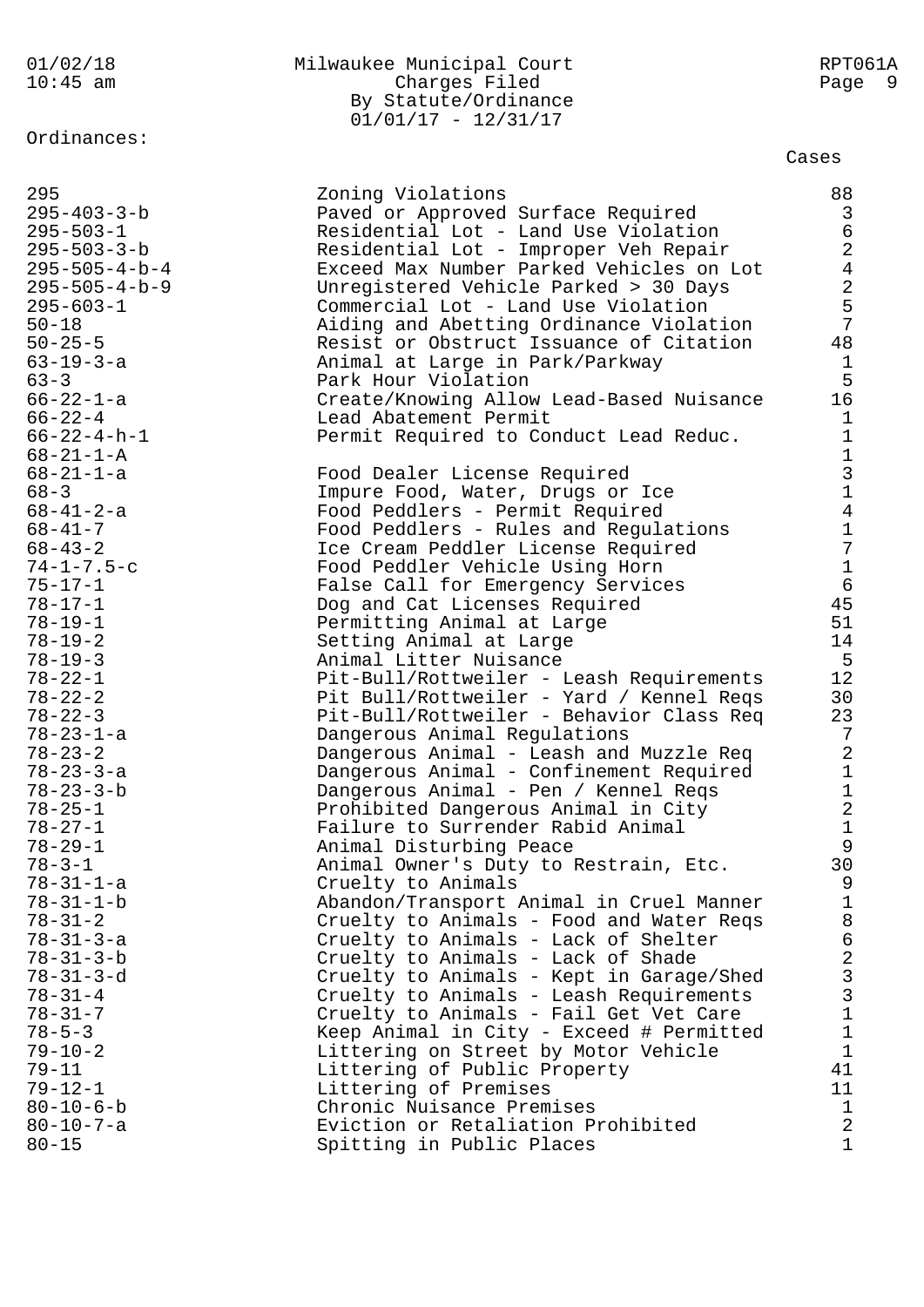# Ordinances:

| 01/02/18   | Milwaukee Municipal Court | RPT061A |
|------------|---------------------------|---------|
| $10:45$ am | Charges Filed             | Page 10 |
|            | By Statute/Ordinance      |         |
|            | $01/01/17 - 12/31/17$     |         |

### Cases

| $80 - 44 - 2$<br>$80 - 49 - 3$<br>$80 - 63 - 1$<br>$80 - 63 - 2$<br>$80 - 65 - 4$<br>$84 - 20 - 15 - a$<br>$84 - 43 - 2$<br>$85 - 23 - 4 - a$<br>$90 - 15 - 3 - a - 1$<br>$90 - 15 - 3 - a - 3$<br>$90 - 16$<br>$90 - 16 - 1$<br>$90 - 18 - 1 - a - 1$<br>$90 - 18 - 1 - a - 3$<br>$90 - 18 - 1 - c$<br>$90 - 18 - 2$<br>$90 - 18 - 3$<br>$90 - 19 - 1$<br>$90 - 19 - 2 - a - 1$<br>$90 - 3 - 1$<br>$90 - 32 - 1$<br>$90 - 4 - 10 - a$<br>$90 - 4 - 4 - c$<br>$90 - 8 - 1$<br>$90 - 9$<br>$92 - 1 - 6$<br>$92 - 11.5 - 1$<br>$92 - 3 - 2$<br>$92 - 3 - 3 - a$<br>$92 - 3 - 3 - d$<br>$93 - 43 - 7$<br>$93 - 43 - 9$<br>$93 - 47 - 11$<br>$93 - 47 - 2$ | Dumping Prohibited<br>Certain Vehicles Prohibited<br>Excessive Noise Prohibited<br>Noise Constituting a Nuisance<br>Noise Nuisances<br>Fraud of Parking Lot Operator<br>Cigarette and Tobacco License Required<br>Licensed Estab - Exceeding Occupy Limit<br>Class B Premises Allow Patron After Hrs<br>Class B Premises Patron Enter After Hrs<br>Display of Liquor License Required<br>Display of License - Posting Required<br>Sale of Alcohol to Underaged Person<br>Allow Consumption of Alcohol by Underage<br>Underage Attempt/Procure Alcohol<br>Possession of Alcohol by Underage Person<br>Misrepresenting Age to Receive Alcohol<br>Presence of Minor at Licensed Premises<br>Allow Underage on Premises<br>Liquor License Required<br>Fraud on Tavernkeeper<br>Class D Operator's Liquor License<br>Class B Licensee's Responsibility<br>Responsible Person on Premises Req'd<br>Collusive Agreement Involving Liquor Lic<br>Pawnbroker's License - Regulations<br>Secondhand Sales - Article Not Owned<br>Secondhand MV Dealer - License Required<br>Junk Collector/Dealer - License Required<br>Junk Collector/Dealer - License Each MV<br>Recycle/Salvage/Tow - Recordkeeping Req<br>Recycle/Salvage/Tow - Record Veh Salvage<br>Towing - Regulations to be Posted<br>Towing - Non-Consensual Requirements | 9<br>$\mathbf{1}$<br>210<br>1<br>$\overline{2}$<br>$\mathbf{1}$<br>$\overline{a}$<br>2<br>17<br>$\mathbf{1}$<br>$\mathbf{1}$<br>$\mathbf{1}$<br>28<br>2<br>5<br>209<br>36<br>38<br>14<br>3<br>5<br>13<br>$\mathbf{1}$<br>20<br>1<br>$\mathfrak{Z}$<br>28<br>$\mathbf{1}$<br>$\overline{2}$<br>$\mathbf{1}$<br>$\overline{a}$<br>$1\,$<br>$\mathbf{3}$<br>$\overline{3}$ |
|--------------------------------------------------------------------------------------------------------------------------------------------------------------------------------------------------------------------------------------------------------------------------------------------------------------------------------------------------------------------------------------------------------------------------------------------------------------------------------------------------------------------------------------------------------------------------------------------------------------------------------------------------------|---------------------------------------------------------------------------------------------------------------------------------------------------------------------------------------------------------------------------------------------------------------------------------------------------------------------------------------------------------------------------------------------------------------------------------------------------------------------------------------------------------------------------------------------------------------------------------------------------------------------------------------------------------------------------------------------------------------------------------------------------------------------------------------------------------------------------------------------------------------------------------------------------------------------------------------------------------------------------------------------------------------------------------------------------------------------------------------------------------------------------------------------------------------------------------------------------------------------------------------------------------------------------------------------------------------------------|-------------------------------------------------------------------------------------------------------------------------------------------------------------------------------------------------------------------------------------------------------------------------------------------------------------------------------------------------------------------------|
| $93 - 47 - 2 - e$<br>$93 - 47 - 2 - f$                                                                                                                                                                                                                                                                                                                                                                                                                                                                                                                                                                                                                 |                                                                                                                                                                                                                                                                                                                                                                                                                                                                                                                                                                                                                                                                                                                                                                                                                                                                                                                                                                                                                                                                                                                                                                                                                                                                                                                           | $\mathbf{1}$<br>$\mathbf{1}$                                                                                                                                                                                                                                                                                                                                            |
| $93 - 47 - 4$<br>$93 - 47 - 6$<br>$93 - 47 - 7$<br>$93 - 5 - 1$                                                                                                                                                                                                                                                                                                                                                                                                                                                                                                                                                                                        | Towing - Restrictions on Actions of Oper<br>Towing - Posting of Fee Schedule<br>Towing - Recordkeeping<br>Secondhand MV Dealer License Req'd                                                                                                                                                                                                                                                                                                                                                                                                                                                                                                                                                                                                                                                                                                                                                                                                                                                                                                                                                                                                                                                                                                                                                                              | 14<br>3<br>1<br>5                                                                                                                                                                                                                                                                                                                                                       |
| Sub Total:                                                                                                                                                                                                                                                                                                                                                                                                                                                                                                                                                                                                                                             |                                                                                                                                                                                                                                                                                                                                                                                                                                                                                                                                                                                                                                                                                                                                                                                                                                                                                                                                                                                                                                                                                                                                                                                                                                                                                                                           | 18,562                                                                                                                                                                                                                                                                                                                                                                  |
| Total Cases Filed:                                                                                                                                                                                                                                                                                                                                                                                                                                                                                                                                                                                                                                     |                                                                                                                                                                                                                                                                                                                                                                                                                                                                                                                                                                                                                                                                                                                                                                                                                                                                                                                                                                                                                                                                                                                                                                                                                                                                                                                           | 76,894                                                                                                                                                                                                                                                                                                                                                                  |